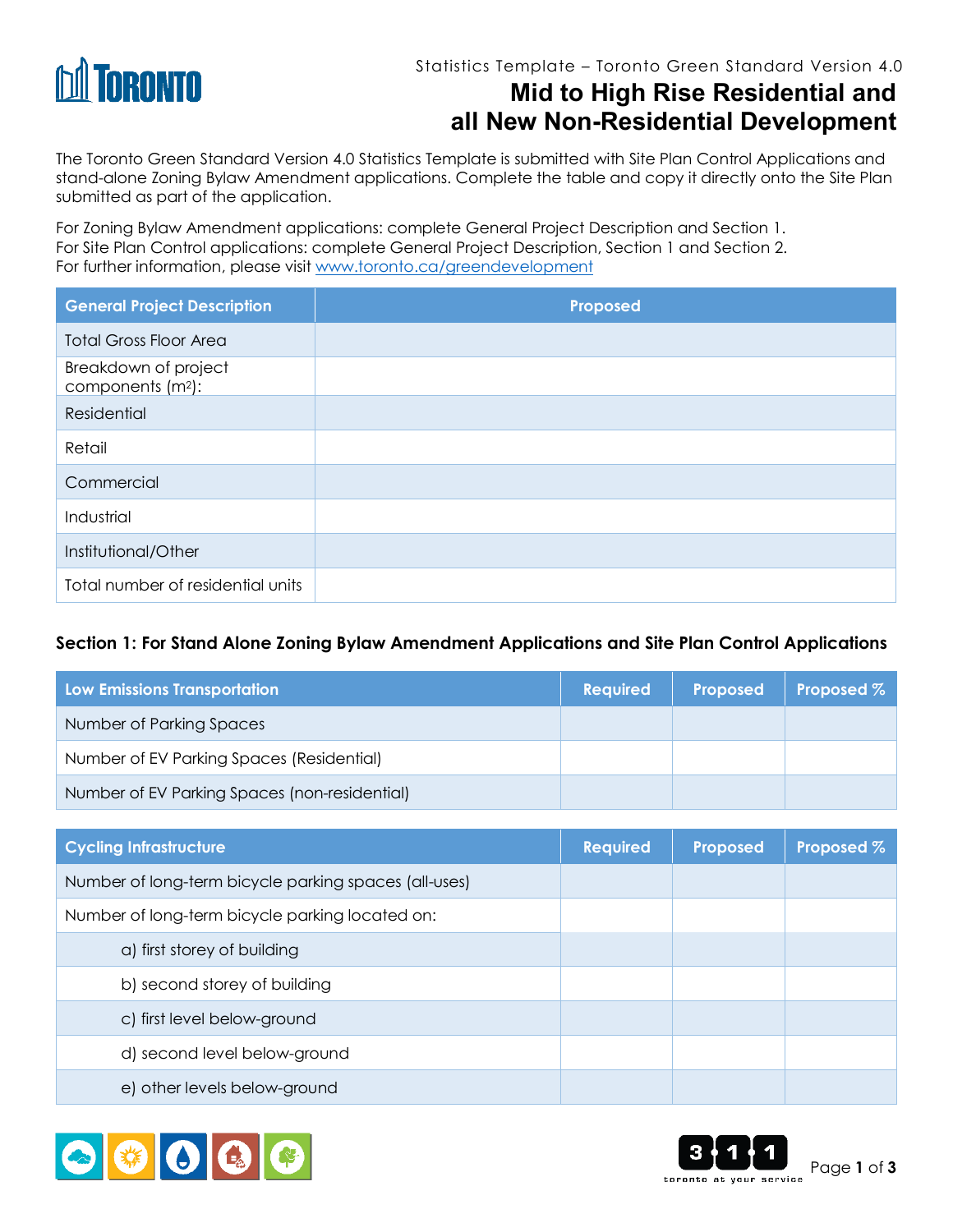# **DA TORONTO**

### Statistics Template – Toronto Green Standard Version 4.0 **Mid to High Rise Residential and all New Non-Residential Development**

| <b>Cycling Infrastructure</b>                            | <b>Required</b> | Proposed | $\vert$ Proposed $\%$ |
|----------------------------------------------------------|-----------------|----------|-----------------------|
| Number of short-term bicycle parking spaces              |                 |          |                       |
| Number of shower and change facilities (non-residential) |                 |          |                       |

| <b>Tree Canopy</b>                                                         | <b>Required</b> | Proposed | <b>Proposed %</b> |
|----------------------------------------------------------------------------|-----------------|----------|-------------------|
| Total Soil Volume (40% of the site area $\div$ 66 m2 x 30 m <sup>3</sup> ) |                 |          |                   |
| Soil volume provided within the site area (m <sup>3</sup> )                |                 |          |                   |
| Soil Volume provided within the public boulevard (m <sup>3</sup> )         |                 |          |                   |

#### **Section 2: For Site Plan Control Applications**

| <b>Cycling Infrastructure</b>                                                                    | <b>Required</b> | <b>Proposed</b> | <b>Proposed %</b> |
|--------------------------------------------------------------------------------------------------|-----------------|-----------------|-------------------|
| Number of short-term bicycle parking spaces (all uses)<br>at-grade or on first level below grade |                 |                 |                   |
| Number of publicly accessible bicycle parking spaces                                             |                 |                 |                   |
| Number of energized outlets for electric bicycles                                                |                 |                 |                   |

| <b>Tree Canopy</b>                                                                     | <b>Required</b> | <b>Proposed</b> | Proposed % |
|----------------------------------------------------------------------------------------|-----------------|-----------------|------------|
| Total site area (m <sup>2</sup> )                                                      |                 |                 |            |
| Total Soil Volume (40% of the site area $\div$ 66 m <sup>2</sup> x 30 m <sup>3</sup> ) |                 |                 |            |
| Total number of trees planted                                                          |                 |                 |            |
| Number of surface parking spaces (if applicable)                                       |                 |                 |            |
| Number of shade trees located in surface parking area                                  |                 |                 |            |

| <b>Landscaping &amp; Biodiversity</b>                                                                                             | <b>Required</b> | <b>Proposed</b> | Proposed % |
|-----------------------------------------------------------------------------------------------------------------------------------|-----------------|-----------------|------------|
| Total non-roof hardscape area (m <sup>2</sup> )                                                                                   |                 |                 |            |
| Total non-roof hardscape area treated for Urban Heat Island<br>(minimum residential 75% or non-residential 50%) (m <sup>2</sup> ) |                 |                 |            |
| Area of non-roof hardscape treated with: (indicate m <sup>2</sup> )                                                               |                 |                 |            |
| a) high-albedo surface material                                                                                                   |                 |                 |            |
| b) open-grid pavement                                                                                                             |                 |                 |            |
| c) shade from tree canopy                                                                                                         |                 |                 |            |